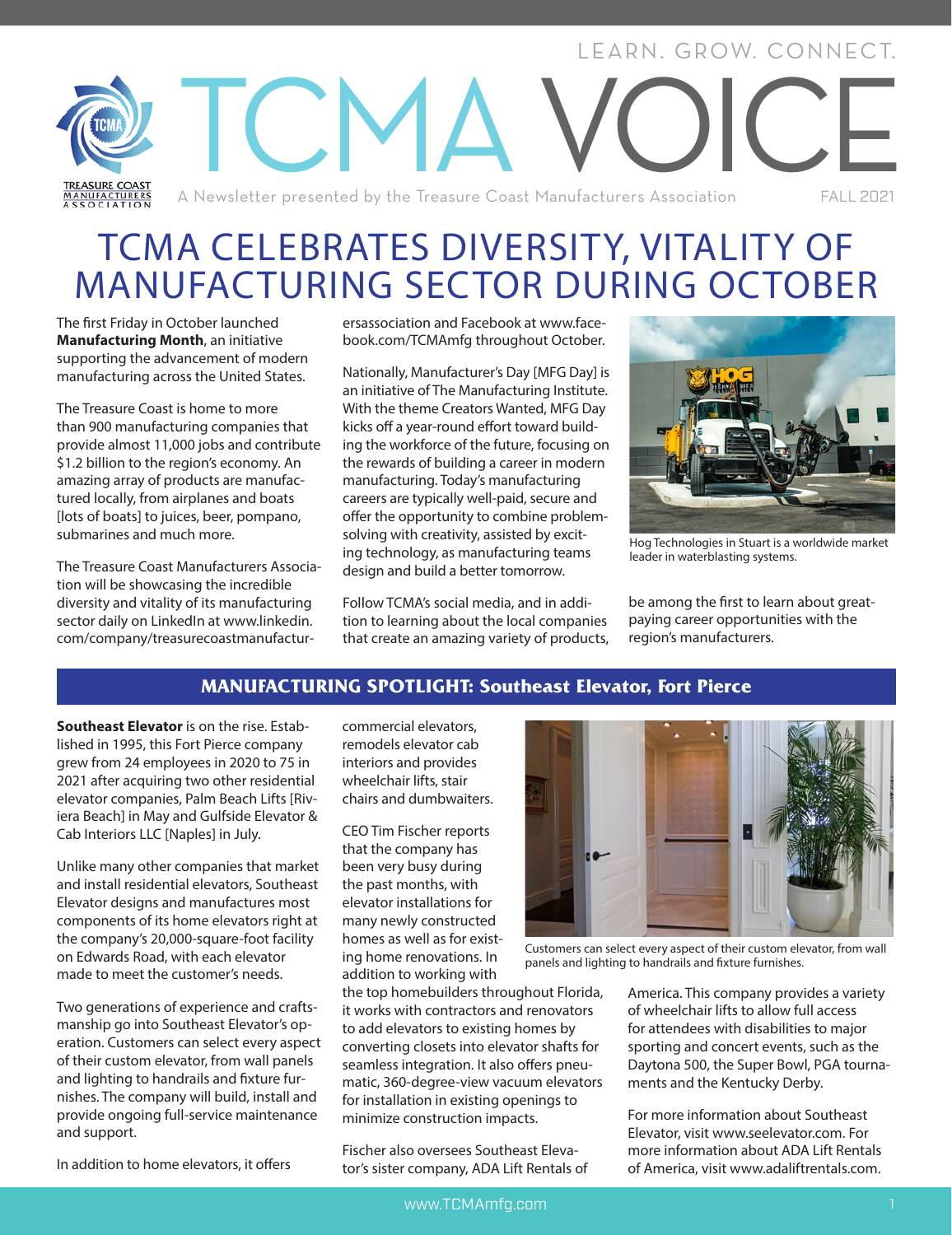# **Program reimburses companies for employee training**

When workers lack needed training and businesses experience skill gaps, the company's ability to compete, expand and retain workers can be compromised.

#### **Florida's Incumbent Worker Training [IWT] Program**,

funded by the federal Workforce Innovation and Opportunity Act and administered by CareerSource Florida addresses such needs.

The IWT Program was created to provide funding for continuing education and training of employees at Florida businesses. The program will provide reimbursement grants to businesses that pay for pre-approved direct training related costs. Currently, companies may receive a reimbursement rate up to 50% or 75%.

The program helps established Florida businesses upgrade the skills of their employees, which provides enormous benefits to include:

**For employers:** Increased competitiveness, skilled workforce, increased productivity, increased profits, company growth and reduced turnover.

**For employees:** Advancement opportunities, increased job opportunities, industry recognized credentials, job retention and transportable, transferrable skills.

For the purposes of the IWT program, an incumbent worker is defined as follows:

At least one employee of the applicant business, working at least 37.5 hours per week and receiving a W-2 from the employer, at least 18 years of age, a citizen of the United States or a non-citizen whose status permits employment in the United States, a Florida resident working at a physical location in Florida and employed six months before the signature



Islamorada Beer Co. employee Lauren Shrum was awarded a quality control certificate after going through IWT training in 2019.

date of the application.

The amount of grant funding available from July to June 2022 is \$2.5 million, and the maximum grant is \$100,000 per company. Funding is available only to for-profit companies and hospitals in operation for a minimum of one year prior to application.

Funding priorities include targeted industries, training for many of the skills sought by local manufacturers, and small businesses with 25 or fewer employees.

**Currently, companies may receive a reimbursement rate UP TO 50% or 75%**

In 2019, Islamorada Beer Company and Silver-Line Plastics worked with the Economic Development Council of St. Lucie County to obtain IWT grants.

For more information, visit www. careersourceflorida.com/training-grant/#Grants. Manufacturers may contact their county's economic development organization for assistance.

# **PRESIDENT'S LETTER**

Manufacturing is a powerful economic driver on the Treasure Coast, providing 10,952 jobs with average earnings per job of \$60,850 and adding \$1.2 billion to the gross regional product in 2020, according to data from economicmodeling.com.

While the manufacturing sector's contribution to the GDP grew 17% between 2015-2020, the region is facing continuing chal-



Jerry Jacques, general manager at Advanced Machine & Tool, is president of the Treasure Coast Manufacturers Association.

lenges in finding and keeping both skilled and unskilled labor. COVID-related disruptions intensified labor issues but the underlying problem has been a widening gap between the needs of manufacturers and the existing skills of the workforce.

Since its inception, the TCMA has been working with regional economic development organizations, CareerSource Research Coast and local educators to address this skills gap and identify all the moving parts that go into building a talent pipeline.

Our approach includes reviewing the talent needs of local employers, identifying needed skills, grappling with the capacity of the local education system to teach these skills and understanding what role employers must take to support and extend this training.

In this issue of the newsletter, you'll read about the region's most recent boot camps for young people, which are just one of the tools used to ensure the youth coming out of local schools are aware of the many interesting and well-compensated career opportunities local manufacturers have to offer. Other initiatives include tours for high school counselors, close communications with local school systems and the college's career and technical program staff and more.

As many struggle with COVID-related supply chain disruptions as well as labor availability issues and growing demand for American-made products, the manufacturing industry is being pushed to adapt as perhaps never before, or at least not since World War II. And, that's part of the value of having and supporting an organization like the TCMA; working together we can make things happen. So, if you aren't a member now, please consider joining. If you are a member, we look forward to seeing you at our meetings and events — whether inperson or virtual.

**In Memoriam**

TCMA board member Stephen Farinacci died June 30 at the age of 57. In addition to the immense loss experienced by his loving family and friends, Steve's many contributions to the TCMA, Maverick Boat Group and Treasure Coast soccer will be truly missed. Stephen Farinacci

*IWT program Information from CareerSource Florida*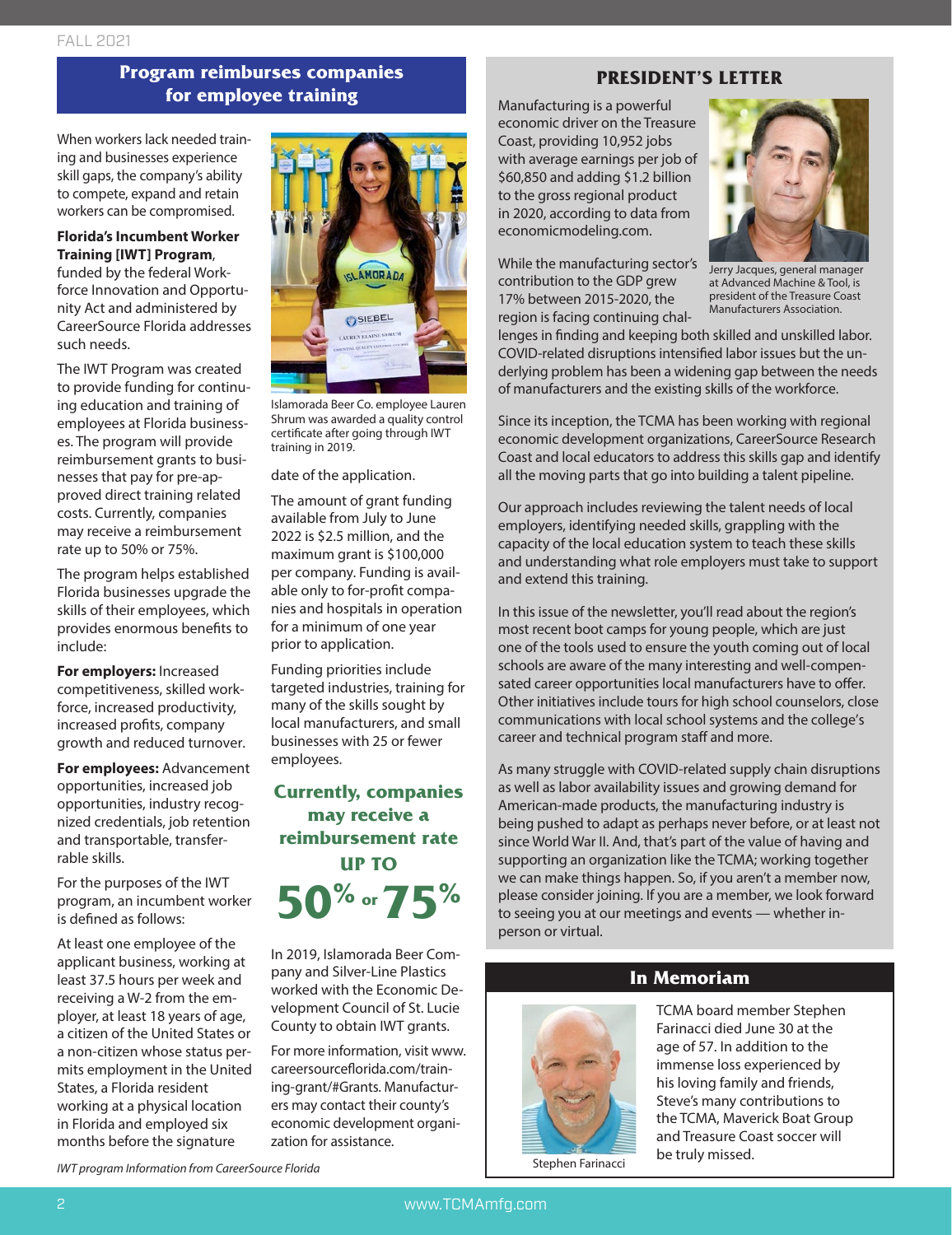# HIGH SCHOOL STUDENTS, GRADUATES GET A GLIMPSE OF JOB OPPORTUNITIES AT LOCAL BOOT CAMPS

It's an exciting time to be entering the workforce on the Treasure Coast. And in June, a number of high school students and recent graduates went behind the scenes to learn about the numerous manufacturing, logistics and skilled trades opportunities open to them.

In Indian River County, 11 sophomores and juniors attended a weeklong manufacturing boot camp. The group visited Dragonfly Boatworks, Sun Aviation, Float-On Boat Trailers, M.A. Ford, Nylacarb, Aluma Tower, Girard Equipment, United Juice, Pusher Intake and Piper Aircraft.

They learned about welding at Treasure Coast Technical College and about technical training courses available through Indian River State College. Courses on financial literacy, career planning and employment soft skills were also part of the program.



Indian River County boot campers explore the high performance cutting tools made at M.A. Ford.

Boot camp partners included Indian River Chamber of Commerce Economic Development, CareerSource Research Coast, Treasure Coast Technical College and the county school district. The Treasure Coast Manufacturers Association underwrote a portion of the program costs.

In St. Lucie County, 13 recent high school graduates completed Ready to Work Boot Camp with most finishing out the week with employment offers in hand. The 18- and 19-year-olds also learned about finances, soft skills, resume preparation and more.

Expert Shutter Services, Indian River Select, Total Truck Parts, Southeast Elevator, Maverick Boat Group, Walmart Distribution Center, Pursuit Boats, Southern Eagle Distributing, A-1 Roof Trusses, Phoenix

Wor<br>busi<br>part the local talent pipeline for<br>today's in-demand careers. **Working with the students, businesses and our school partners on these boot camps is a lot of fun, of course, but, most importantly, the program helps build the local talent pipeline for** 

> *— Jill Marasa, EDC vice president of business retention and expansion*

Metal Products, Derecktor Shipyard and California Closets hosted tours.

Dashawn Johnson and three other attendees went to work at California Closets after the camp. Johnson said he learned a lot, met cool people and would "work at all those places if I could."

St. Lucie County's program was a partnership between the TCMA, Economic Development Council of St. Lucie County and St. Lucie Public Schools.

The Treasure Coast Builders Association hosted a skilled trades boot camp in partnership with nonprofit Project LIFT for 22 young adults from Martin and St. Lucie counties. The camp provided hands-on training in 16 of the region's most in-demand trades, including many skills which cross over into manufacturing fields.

The attendees engaged in five days of high-touch skill acquisition in carpentry, masonry, roofing, electrical, automotive, welding, plumbing, HVAC and screening at Project LIFT's Palm City campus and nearby RDI Kitchens.



A TCBA boot camper learning from a Guaranteed Garage Repair technician.

"This project was fueled by local TCBA member businesses lending their time and talent to inspire and mentor the next generation of skilled workers," Project LIFT CEO Bob Zaccheo said.

The Porch Factory, Guaranteed Garage Repair, RDI Kitchens, Elite Electric and Air, Larry Neese Roofing & Construction, U.S. Paverscape, R.K. Hansen Construction Co., AAPEX Electric, J.H. Custom Painting, the Gutter Factory, Aqua Dimensions, AC Care Heat & Air, Florida Coast Equipment, CSCI, Team IP, and Samuel Construction all participated with the program. At the end of the week, all of the participants were offered employment with local businesses at a minimum starting wage of \$15 per hour.

"Working with the students, businesses and our school partners on these boot camps is a lot of fun, of course, but, most importantly, the program helps build the local talent pipeline for today's in-demand careers," said Jill Marasa, EDC vice president of business retention and expansion.



St. Lucie County boot campers don PPE prior to touring Expert Shutter Services' manufacturing facility.

 "We love to participate in the boot camp readiness program for a variety of reasons, mostly because we want to ensure that the youth of our county have options after high school and opportunities for a meaningful career path — one that aligns with their personal goals and skill potential," said Maria Brown, director of human resources at A-1 Roof Trusses. "The boot camp offers employers in the area an opportunity to recruit from the high school students who will not be seeking secondary education but are interested in career pathways."

All three boot camps were offered freeof-charge to the participants. For information about 2022 boot camps, contact the EDC at 772.336.6250, Indian River County Economic Development at 772.567.3491, or the TCBA at 772.336.8222.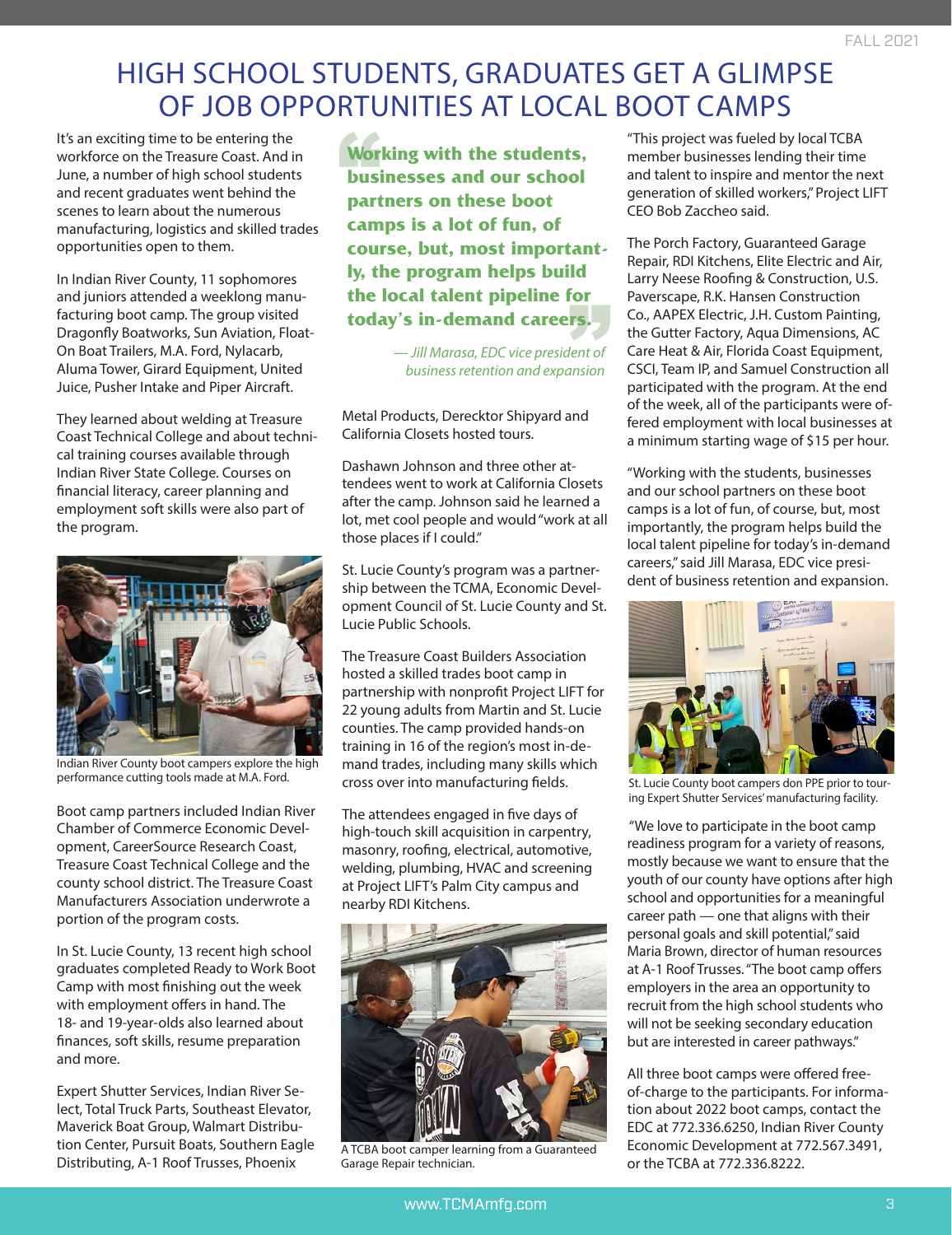#### FALL 2021

# REDESIGNED WEBSITE OFFERS NEW JOB POSTING BOARD FOR MEMBERS

| <b>TREASURE COAST</b><br>MANUFACTURERS<br><b>ASSOCIATION</b>                                                   |                                                                                                                                                |                                                                                                                   | Home About Membership Events Resources Contact                                                                  |
|----------------------------------------------------------------------------------------------------------------|------------------------------------------------------------------------------------------------------------------------------------------------|-------------------------------------------------------------------------------------------------------------------|-----------------------------------------------------------------------------------------------------------------|
| A-1 ROOL<br>A-1 Roof Trusses LLC<br>4451 St. Lucie Blvd.<br>Fort Pierce FL 34946, US                           | <b>ADVANCED</b><br><b>MACHINE &amp; TOOL</b><br>Advanced Machine & Tool, Inc.<br>3900 Selvitz Road<br>Fort Pierce FL 34981, US                 | <b>ALUMA</b><br><b>TOWER COMPANY</b><br>Aluma Tower<br>1639 Old Dixie Highway<br>Vero Beach FL 32961, US          | Business Development Board of Martin<br>County<br>1002 SE Monterey Commons Blvd., Suite 207<br>Stuart, FL 34994 |
| CareerSource<br>CareerSource Research Coast<br>584 NW University Blvd., Ste 100<br>Port St. Lucie FL 34986, US | <b>CRI RIGGS &amp;</b><br><b>CPAs and Advisors</b><br>Carr, Riggs & Ingram<br>2112 South U.S. Highway 1, Suite 210<br>Fort Pierce FL 34950, US | <b>CBIZ</b> MHM<br>CBIZ Accounting & Valuation<br>2255 Glades Road, Suite 321A<br>Boca Raton FL 33431, US         | C ClearSEM<br>Clear SEM Solutions<br>693 SW Port St Lucie Blvd<br>Port St. Lucie FL 34953, US                   |
| & FABRICATION LLC<br>D & D Welding & Fabrication LLC<br>5300 Steel Blvd.<br>Fort Pierce FL 34946, US           | DEAN<br><b>ATTORNEYS AT LAW</b><br>Dean, Mead, Minton & Moore<br>1903 So. 25th Street, Ste. 200<br>Fort Pierce FL 34947, US                    | DERECKTOR<br>FT. PIERCE<br>No Job Too Big<br>Derecktor Fort Pierce<br>101 Port Avenue<br>Fort Pierce FL 34950, US | EB AIRFOILS, LLC.<br><b>EB Airfoils, LLC</b><br>3591 SW Deggeller Court<br>Stuart FL 34990                      |

This summer, the Treasure Coast Manufacturers Association website was updated and redesigned. Check it out at www.tcmamfg.com.

The redesign incorporates vertical scrolling and is mobile-friendly with easy navigation. TCMA affiliate member ClearSEM Solutions in Port St. Lucie developed the site.

In addition to detailed information about the organization, a calendar of events and a newsletter archive, the new website offers featured positioning for member news releases, a multifaceted member directory and job postings.

Members are encouraged to email news releases to msaltzer@youredc.com for inclusion on the website. All releases will appear on the press release page, in addition the two most recent will be featured on the home page.

The member directory home page is searchable and displays the member logo and address. A quick click on the tile opens a secondary page that can be shared via Facebook and Twitter with complete contact information for multiple company officials, plenty of space for a description of any aspect of the company

# **FREE JOB POSTINGS NOW AVAILABLE FOR MEMBERS**



the member chooses to highlight, a map and multiple photos. TCMA members and affiliate members should have received instructions on accessing and updating this page. If not, or for questions, contact Candy Marlow at contact@tcmamfg.com or call 772.336.6252.

**EXPANSION. O LEARN MORE** 

Last but not least, TCMA has added a job board for members to post open positions at no charge. Like the directory page, members will ultimately be able to log in to this section directly to add open

positions but, initially, email details about open positions to contact@tcmamfg.com.

The job board will be promoted by the TCMA's economic development partner agencies and can be linked to from social media posts. While all member companies are encouraged to utilize this feature to take advantage of ongoing TCMA career opportunity promotions, it can be of particular value to members who do not have an option to host a careers page on their own websites.